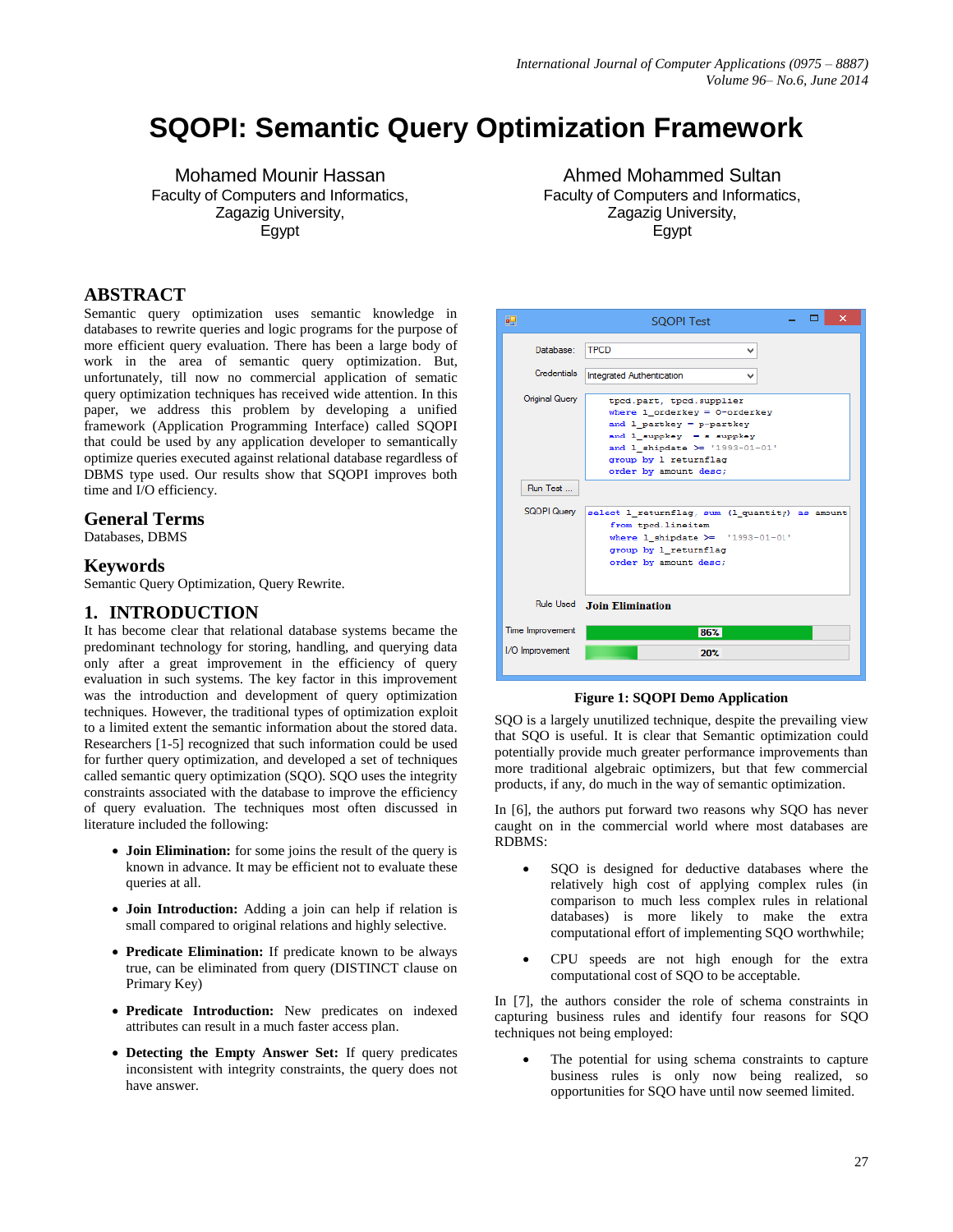- The expense of checking schema constraints at data insert or update time has limited the use of schema constraints, so opportunities for SQO have until now seemed limited.
- Many semantic rules which could potentially be used as schema constraints are simply not discovered.
- Even if a semantic rule is discovered there may be no justification for making it a schema constraint.

# **2. RELATED WORK**

This section summarize and describe the related work on main types of SQO as they have been classified by various researchers [\[1,](#page-5-0) [4,](#page-5-3) [6,](#page-5-1) [8-12\]](#page-5-4) and then put our system in context. There are four broad categories of Semantic Query Optimization:

## **Detection of Unsatisfiable Queries**

A query is unsatisfiable if it cannot logically return any rows. The detection of such queries is identified as a major advantage by all researchers into SQO [\[13-17\]](#page-5-5). For example, [\[18\]](#page-5-6) reports savings made by detecting unsatisfiable queries are an order of magnitude greater than other optimizations. The advantage arises simply because an unsatisfiable query need not be posed to the database at all, resulting in a 100% saving, neglecting the cost of detecting that unsatisfiability.

## **Restriction Removal**

A query restriction may be deduced to be redundant and its elimination simplifies the query by eliminating the need to process that restriction.

## **Restriction Introduction**

A query restriction may imply an additional (redundant) restriction which, when introduced, increases efficiency. This typically occurs when the introduced restriction involves an indexed attribute [\[10,](#page-5-7) [19\]](#page-5-8).

#### **Join Removal**

Join removal occurs when a redundant table join is detected and avoided. The Join operation in RDB is typically the most expensive [\[20,](#page-5-9) [21\]](#page-5-10), so it is reasonable to expect its elimination could greatly increase query efficiency.

Our system departs from the previously mentioned work in that it doesn't investigate new ways for applying semantic query optimization. SQOPI tries to make use of all these techniques to provide a framework that carries the previously mentioned SQO techniques to the commercial domain. In [\[22\]](#page-5-11), the authors comment that relational query optimizers ignore many semantic optimization opportunities arising from a knowledge of the schema semantics. In [\[21\]](#page-5-10), the author comments that semantic optimization could potentially provide much greater performance improvements than more traditional algebraic optimizers, but that few commercial products, if any, do much in the way of semantic optimization. SQOPI comes here as a tool to bridge this gap.

# **3. MOTIVATION**

Despite the negative comments provided by previous authors, semantic query optimization is worthwhile and should be revisited. We now make some observations concerning changes in computer hardware typically employed in the database industry. We argue that these changes have made SQO significantly more attractive than in the last decade when much foundational work in SQO was done.

- First, average data volumes have increased by several orders of magnitude, driven by the rising use of data warehouses and the falling cost of disk storage. Therefore even small increases in query efficiency offered by SQO may now be worthwhile.
- Second, available RAM has increased, typically by a factor of three or four, driven by the falling cost of RAM. In DBMS, the impact of increasing available main memory is seen in the increasing proportion of the database that runs in memory. Ultimately, when sufficient main memory is made available, most of the database runs in memory most of the time and, crucially, disk activity is minimized. In RDBMS, this equates to most queried table data plus most procedural and SQL code being held in cache most of the time. In this environment, any query optimization that reduces disk activity is likely to be significant.
- Third, Distributed databases, where a single logical database comprises several geographically distant nodes, are now commonly deployed by businesses across their WANs. Distributed databases introduce delays in query answering, primarily because of the cost of transporting data between physical nodes. In this environment, data is typically partitioned across physical nodes according to simple semantic rules. These rules may then be utilized by a simple semantic query optimizer to minimize communication costs. For example, suppose the database is distributed across three physical nodes located in Cairo, Riyadh and Istanbul. Each node holds data strictly for its own Sales Office. A simple semantic query optimizer is constructed which determines which Sales Office is being queried and routes the query to the correct nodes while preventing the query from being passed to the remaining nodes.

# **4. SQOPI ARCHITECTURE**

SQOPI extends the traditional classic relational database access APIs by adding the semantic query optimizer.

Our C# version of the framework builds on the top of the ADO.NET [\[23\]](#page-5-12). Mainly because ADO.NET is an integral part of the .NET Framework, providing access to relational data, XML documents, and application data. ADO.NET supports a variety of development needs. And thus our framework could be used for creating database-client applications and middle-tier business objects used by applications.

Of the tens of objects available in ADO.NET, we chose only three objects (i.e. Connection, Command and DataReader objects) to be included and extended for our framework model and to be exposed to the application developer. Our decision is backed by two reasons: first: these objects represents the core objects that formulates the whole framework inner workings and second, and second: they are fairly enough for developing complete data manipulation Apps.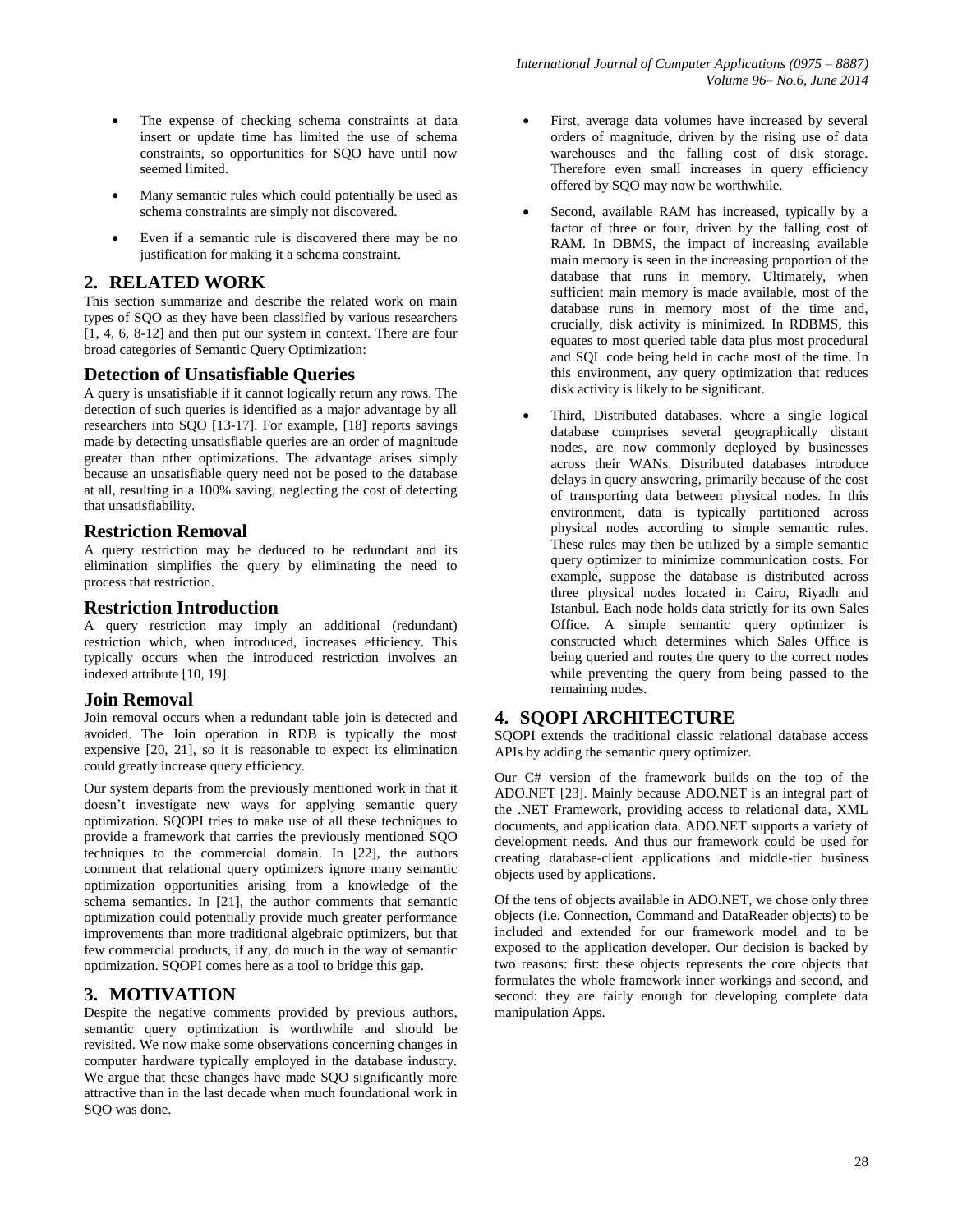

**Figure 2: Proposed Framework Architecture**

SQOPI connection objects follow the same behavior as those provided by ADO.NET framework. Actually they inherit from these objects. Each SQOPI connection consumes a certain amount of resources on the database server and these resources are not infinite. Connection providers implement connection pooling. If you create database connections, they are held in a pool. When the programmer want a connection for an application, the provider extracts the next available connection from the pool. When the application closes the connection, it returns to the pool and makes itself available for the next application that wants a connection. This means that opening and closing a database connection is no longer an expensive operation. If you close a connection, it does not mean you disconnect from the database. It just returns the connection to the pool. If you open a connection, it means it's simply a matter of obtaining an already open connection from the pool.

The Command object is used to execute a single query against a database. The query can perform actions like creating, adding, and retrieving, deleting or updating records. If the query is used to retrieve data, the data will be returned as a DataReader object. This means that the retrieved data can be manipulated by properties, collections, methods, and events of the DataReader object. The major feature of the Command object is the ability to use stored queries and procedures with parameters.

It's worthy to mention that semantic query optimization subcomponent of the framework is not exposed to the application developer and has no corresponding API objects for working with it. Although the whole framework is dependent on this component, we decided to make it invisible form the application programmer point of view. Since the optimizer produces an equivalent query with hopefully less execution cost, it would be better to call it implicitly and automatically for every query. However, the application developer can set a binary flag  $(OPTIMIZER_ON)$  to switch the semantic optimization on or off for test and debugging purposes.

## **5. PROGRAMMING PATTERN**

The programming pattern of our framework APIs follows the same line as ADO.NET. We intended to design it this way and make it compatible, because it would much easier to convert the data access code to SQOPI-enabled code by just renaming the core objects names. This in fact may encourage developers to take this step without worrying about redesigning their software. Below is a sample code for calling query against the TPCD database and getting the results back via the SQOPIDataReader object, looping through the records returned by and displaying each record as String (actually comma separated string).

```
void executeQuery(DateTime date) { 
using( SQOPIConnection con = 
new SSQOPIConnection (CONN STRING) ) {
 con.Open(); 
 SQOPICommand cmd = con.CreateCommand(); 
 cmd.CommandText = 
        @"select 1 return flag, sum(1 quantity) asamount 
        from tpcd.lineitem, tpcd-orders, 
        where l_orderkey = O_orderkey 
        and l partkey = p partkey
        and l_suppkey = s_suppkey 
        and \overline{1} shipdate >= @date
        group by l_returnflag 
        order by amount desc; "; 
 cmd.Parameters.Add("@date",date); 
 SQOPIDataReader r = cmd.ExecuteReader(); 
 while(r.Read()) { 
Console.WriteLine(r.ToString()); 
} } }
```
While this code sample depends on the SQOPI version developed in C# and utilizes ADO.NET, our framework model and programming pattern applies to any other relational database access API like JDBC.

# **6. EXPERIMENTAL RESULTS**

All of our experiments were done on Oracle RBMS.

# **Experimental Setup**

We do not simply measure elapsed time in order to judge the cost of a query batch. Rather, we use the Oracle system itself to take its own measurements, which are very precise. We use a software tool, **TKPROF**, to take these measurements and this enables us to look at the query cost in a number of different ways. For example, we may look at the CPU time separately from the number of disk blocks physically fetched from disk, or the number of query rows fetched. We use three query metrics (**[Table 1](#page-3-0)**) inspired by authors in [\[24\]](#page-5-13) to measure the true query cost. The metrics we use are all statistics output by the Oracle database tool **TKPROF**. The software tool **TKPROF** reports each SQL statement executed along with the resources it has consumed, the number of times it was called, and the number of rows which it processed. This information may be automatically accumulated in an operating system file over an arbitrary period of time and may include the resources utilized by one or many simultaneous sessions accessing the target database. TKPROF is the main method by which computational cost is measured in our own.

Oracle further distinguishes between three phases or calls when an SQL statement is processed: PARSE, EXECUTE and FETCH.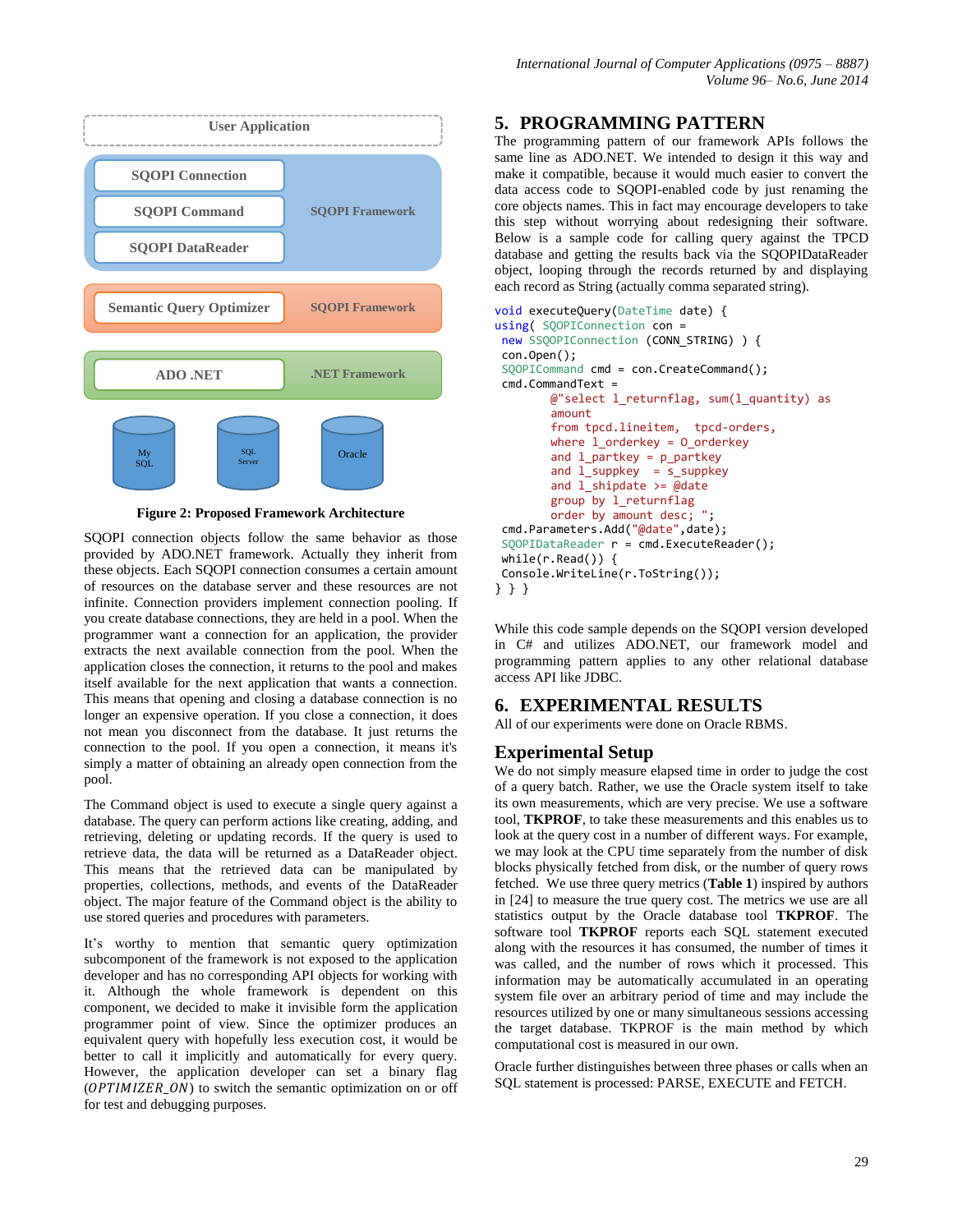- **PARSE** Translates the SQL statement into an execution plan, including checks for proper security authorization and checks for the existence of tables, columns and other referenced objects.
- **EXECUTE** Actual execution of the statement by Oracle. For INSERT, UPDATE, and DELETE statements, this modifies the data. For SELECT statements, this identifies the selected rows.
- **FETCH** Retrieves rows returned by a query. Fetches are only performed for SELECT statements.

We use  $R_{com}$  to report the sum of these three calls as a single metric.  $R_{com}$  is calculated as following:

$$
R_{com} = \frac{1}{3} \sum_{i=1}^{3} \frac{COST_{opt}^i}{COST_{norm}^i}
$$

Note that  $\textit{COST}^i$  represents each of the three cost metrics we have shown in the **[Table 1](#page-3-0)**.

**Table 1 : Query Evaluation Metrics**

<span id="page-3-0"></span>

| Metric      | Meaning                                                                                                               | $COST_{opt}$<br>$R_{cost}$ = |
|-------------|-----------------------------------------------------------------------------------------------------------------------|------------------------------|
| CPU         | Total CPU time in seconds for all<br>parse, execute, or fetch calls for the<br>statement.                             | $R_{cpu}$                    |
| ELAPSED     | Total elapsed time in seconds for all<br>parse, execute, or fetch calls for the<br>statement.                         | $R_{elapse}$                 |
| <b>DISK</b> | Total number of data blocks physically<br>read from the data files on disk for all<br>parse, execute, or fetch calls. | $R_{disk}$                   |
| COMBINED    | The average of the other three metrics.<br>This metric is only ever reported as a<br>ratio                            | $R_{com}$                    |

# **Results**

Keeping in mind that SQOPI is data manipulation framework targeted primarily to database application developers, assessing the usability SQOPI should include the evaluation of many factors like developer friendliness, scalability, usability and performance. Among all evaluation factors, performance is considered a key factor in judging the usability of this framework. Here we present the detailed evaluation of SQOPI performance based on the metrics discussed previously. We built a demo application [\(Figure](#page-0-0)  [1\)](#page-0-0) for this purpose. The application takes a batch of queries from input files, executes them one by one and reports back the results in output file. Instead of picking a random batches of queries, we preferred to report our results on a set of queries where a variety of query optimization techniques could be applied and tested. Ultimately we settled on the same queries [\(Table 2\)](#page-3-1) used in work by [\[6\]](#page-5-1) on the TPC benchmark [\[25\]](#page-5-14).

For a 1GB database Scale Factor (SF) we got the following experimental results. [Figure 3](#page-4-0) presents the total CPU time profiling for all parse, execute, or fetch calls of the queries. We can see that, on average, the optimized query is 2x better than the original query. [Figure 4](#page-4-1) and [Figure 5](#page-4-2) show the ELAPSED cost and the DISK cost respectively. Noticeably, there isn't any major cost saving in both factors except for Queries Q3, Q6 since they are optimized using the empty answer set detection technique. The total cost savings are summarized in [Figure 6.](#page-4-3)

To assess the confidence in our results we performed the same experiments on a larger database with as scale factor of 10GB. Figures [Figure 7,](#page-4-4) [Figure 8](#page-4-5) and [Figure 9](#page-4-6) show the corresponding CPU, ELAPSED and DISK costs respectively, while [Figure 10](#page-5-15) shows the total cost saving. The results reveal a very similar pattern with the exception of cost savings associated with Q5. The cost savings for Q5 increased when we moved to 10G Scale. A potential cause of this is that a less percentage of the newly generated data conformed to the predicates of the generated optimized query.

**Table 2: Queries**

<span id="page-3-1"></span>

| 1              | <b>SELECT</b>                                          |  |  |
|----------------|--------------------------------------------------------|--|--|
|                | LINEITEM.L RETURNFLAG, SUM (LINEITEM.L QUANTITY)       |  |  |
|                | AS AMOUNT                                              |  |  |
|                | FROM lineitem, orders, PART, supplier                  |  |  |
|                | WHERE L ORDERKEY = 0 ORDERKEY                          |  |  |
|                | AND L_PARTKEY = P_PARTKEY                              |  |  |
|                | AND L_SUPPKEY = S_SUPPKEY                              |  |  |
|                | AND L_SHIPDATE >= TO_DATE('01/01/1993','dd/mm/yyyy')   |  |  |
|                | GROUP BY L RETURNFLAG                                  |  |  |
|                | ORDER BY amount DESC;                                  |  |  |
| $\overline{2}$ | SELECT o_orderstatus, SUM(o_totalprice)                |  |  |
|                | AS price                                               |  |  |
|                | FROM orders, customer                                  |  |  |
|                | $WHERE$ o_custkey = c_custkey                          |  |  |
|                | AND $o$ _orderdate >= to_date('1/1/1993','dd/mm/yyyy') |  |  |
|                | AND $o$ orderpriority = '2-HIGH'                       |  |  |
|                | GROUP BY o orderstatus                                 |  |  |
|                | ORDER BY price DESC;                                   |  |  |
| 3              | SELECT C_CUSTKEY, C_NAME, C_ACCTBAL                    |  |  |
|                | FROM SUPPLIER, CUSTOMER, ORDERS, LINEITEM              |  |  |
|                | WHERE C_CUSTKEY = 0_CUSTKEY                            |  |  |
|                | AND O_ORDERDATE >= TO_DATE('1/1/1993','dd/mm/yyyy')    |  |  |
|                | AND O_ORDERKEY = L_ORDERKEY                            |  |  |
|                | AND L_RETURNFLAG = 'R'                                 |  |  |
|                | $AND S_NAME = C_NAME;$                                 |  |  |
| 4              | SELECT SUM( L_EXTENDEDPRICE * (1-L_DISCOUNT))          |  |  |
|                | AS revenue                                             |  |  |
|                | FROM LINEITEM                                          |  |  |
|                | WHERE L EXTENDEDPRICE <= 1000                          |  |  |
|                | AND L DISCOUNT<br>$\leq 0.05$                          |  |  |
|                | AND L RECEIPTDATE <=                                   |  |  |
|                | to_date('1/1/1997','dd/mm/yyyy');                      |  |  |
| 5              | SELECT LINEITEM.L RETURNFLAG, INEITEM.L LINESTATUS,    |  |  |
|                | SUM(LINEITEM.L_QUANTITY) AS SUM_L_QUANTITY             |  |  |
|                | FROM LINEITEM, ORDERS                                  |  |  |
|                | WHERE LINEITEM.L_ORDERKEY =ORDERS.O_ORDERKEY           |  |  |
|                | AND ORDERS.O ORDERDATE >=                              |  |  |
|                | to_date('1/10/1995','dd/mm/yyyy')                      |  |  |
|                | AND LINEITEM.L SHIPDATE                                |  |  |
|                | <= to_date('7/10/1995','dd/mm/yyyy')                   |  |  |
|                | GROUP BY LINEITEM.L RETURNFLAG,                        |  |  |
|                | LINEITEM.L_LINESTATUS                                  |  |  |
|                | ORDER BY LINEITEM.L_RETURNFLAG,                        |  |  |
|                | INEITEM.L_LINESTATUS;                                  |  |  |
| 6              | SELECT ORDERS.o_orderkey, ORDERS.O_ORDERDATE,          |  |  |
|                | ORDERS.o shippriority                                  |  |  |
|                | FROM ORDERS, LINEITEM                                  |  |  |
|                |                                                        |  |  |
|                | AND ORDERS.o totalprice >= 65000                       |  |  |
|                | AND ORDERS.O ORDERDATE >                               |  |  |
|                | to_date('01/01/1994','dd/mm/yyyy')                     |  |  |
|                | AND LINEITEM.L_COMMITDATE <                            |  |  |
|                | to_date('01/07/1993','dd/mm/yyyy')                     |  |  |
|                | ORDER BY ORDERS.O_ORDERDATE;                           |  |  |
| 7              | SELECT ORDERS.o_orderkey, ORDERS.O_ORDERDATE,          |  |  |
|                | ORDERS.o shippriority                                  |  |  |
|                | ORDERS, LINEITEM<br>FROM                               |  |  |
|                |                                                        |  |  |
|                | AND ORDERS.o_totalprice $> = 65000$                    |  |  |
|                | AND ORDERS.O ORDERDATE<br>$\mathcal{P}$                |  |  |
|                | to date('01/01/1994','dd/mm/yyyy')                     |  |  |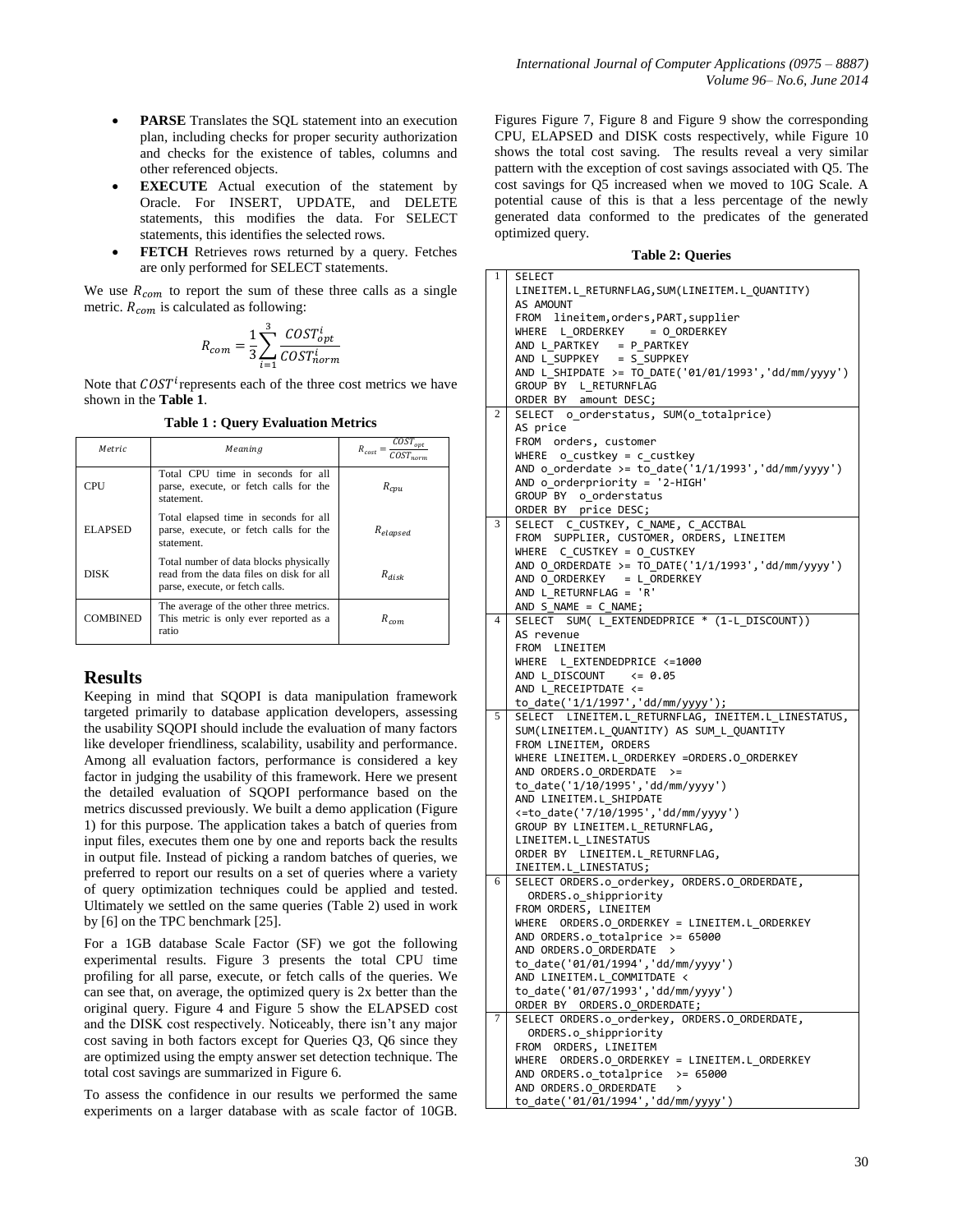

<span id="page-4-0"></span>



<span id="page-4-1"></span>

<span id="page-4-2"></span>**Figure 5:Disk Cost for queries 1G**



**Figure 6 : Total Cost Saving 1G**

<span id="page-4-3"></span>

**Figure 7:CPU Cost for queries 10G**

<span id="page-4-4"></span>

**Figure 8: Elapsed Cost for queries 10G**

<span id="page-4-5"></span>

<span id="page-4-6"></span>**Figure 9: Disk Cost for queries 10G**